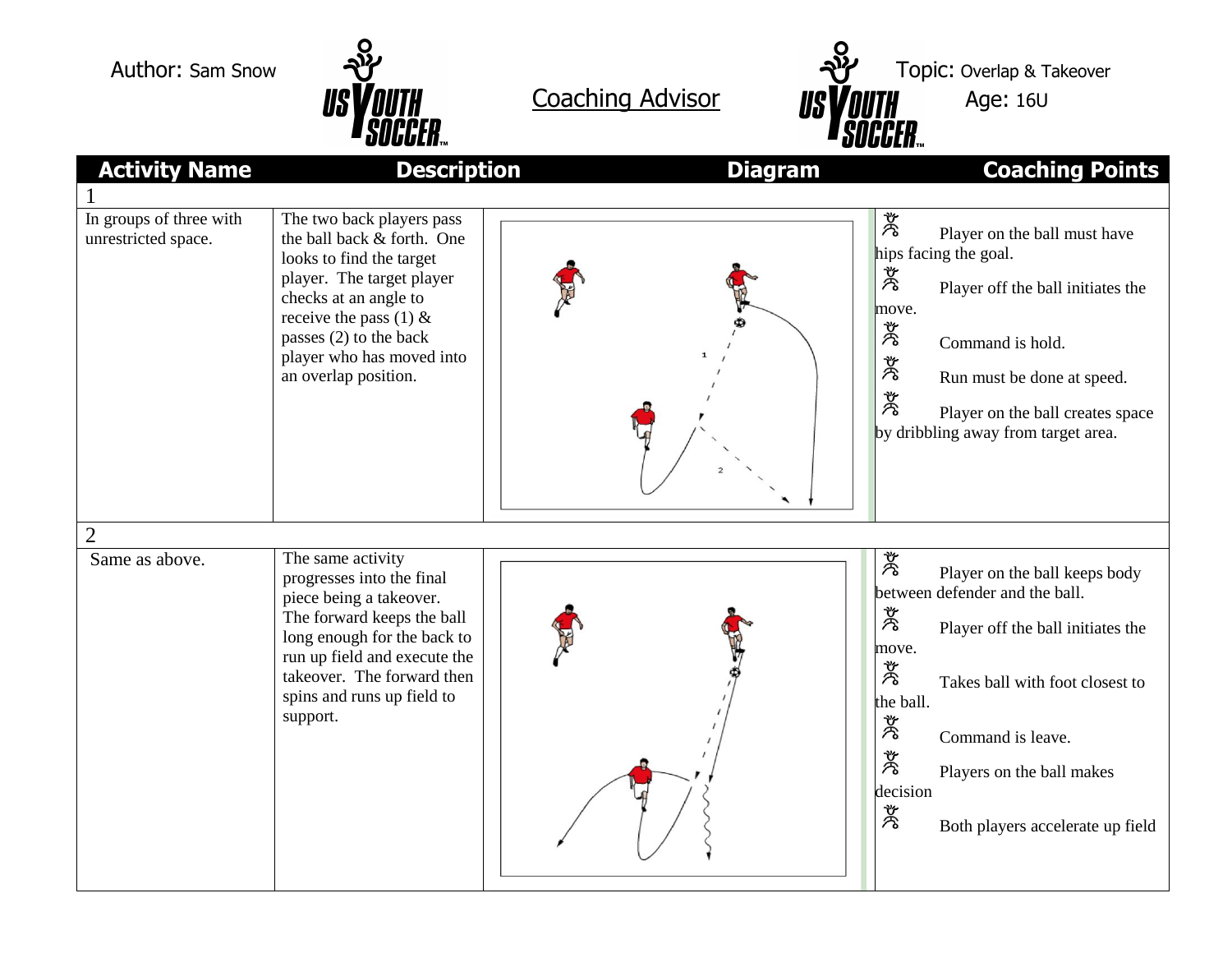Author: Sam Snow  $\frac{1}{2}$  M  $\frac{1}{2}$  Topic: Overlap & Takeover  $Coaching Advisor$  **Age: 16U** 3  $3 \text{ vs. } 3 + \text{keepers with}$ Players may use the bouncers of their  $M_{\kappa}$ Recognizing bouncers on the same color. Bouncers may be played on when a combination is touchlines and goal lines. to create a numerical advantage by 'on' by reading the \*Bouncers are players performing combinations. The players  $\frac{4}{\cancel{8}}$  Co not force just off the field of play to chose the combo based on the situation. whom a pass can be Must obtain the numerical advantage Do not force made. They can have before they can go to goal. combinations. Use limited or unlimited bouncers to keep touches on the ball possession.<br> $\frac{w}{\delta}$  M<sub>1</sub> depending on the players' abilities. Must make the defender commit! 4  $5$  vs.  $5 +$  goalkeepers on a Goals coming off a combination count for 茂 Stop & ask three points, while a regular goal is worth 60 x 45 yard field. guiding questions when one point. Emphasis on using the two opportunities to combine combinations introduced in the earlier are available but not activities. recognized by the players.  $\boldsymbol{\lambda}$ All of the Ą CRES coaching points from the previous activities can be r<br>reinforced when 山 applicable.D